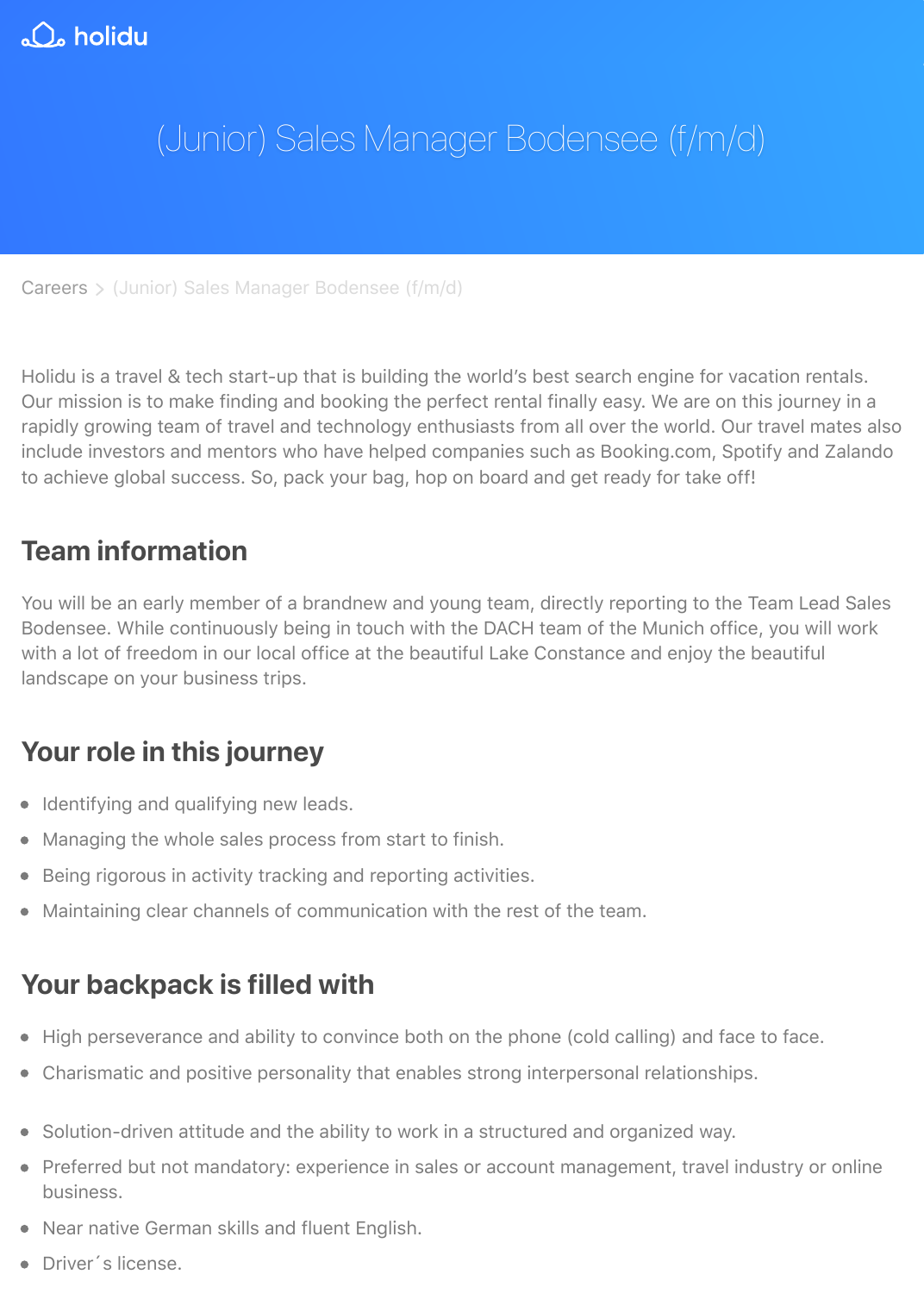# **Our adventure includes**

- Cutting edge technology in all areas of our fast-growing business.
- A diverse international team with the ambition to achieve amazing things.
- Flat hierarchies, responsibility and freedom to develop your own ideas.
- Continuous learning from and with experienced co-workers and mentors.
- Real team play with a lot of fun together during and outside of work.

# **Want to travel with us?**

Your first travel contact will be Julia.

*We champion diversity in every aspect of life. We encourage applications from all genders, corners of the world and individual backgrounds. If you have a disability or special need that requires accommodation, please let us know*

# **Location**

Friedrichshafen, Baden-Württemberg



Julia Wimmer Don't hesitate to apply, let's have a chat!

**APPLY NOW**